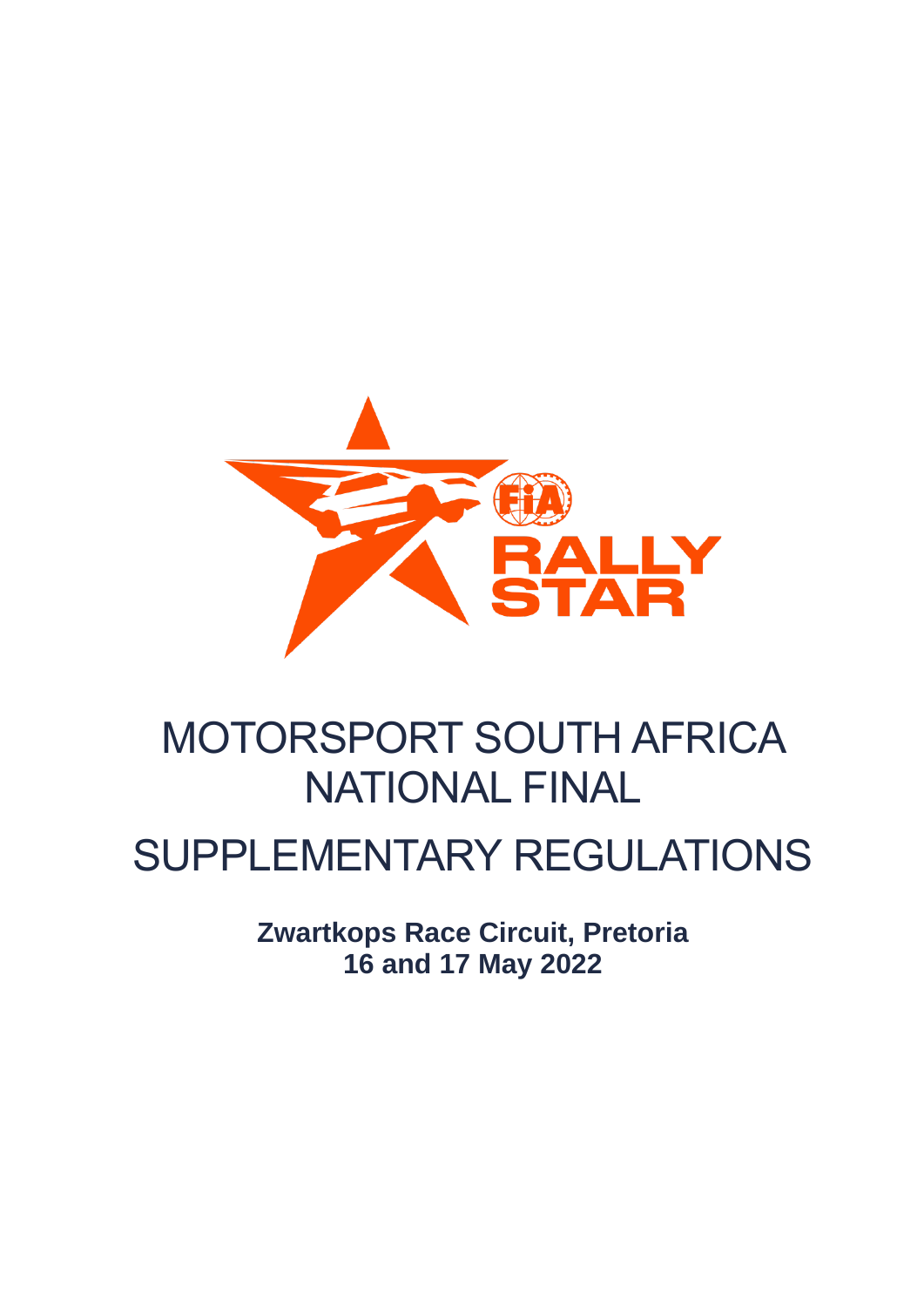## **INDEX**

| 1 |                                                                                     |  |
|---|-------------------------------------------------------------------------------------|--|
| 2 |                                                                                     |  |
|   |                                                                                     |  |
|   |                                                                                     |  |
|   |                                                                                     |  |
|   |                                                                                     |  |
|   |                                                                                     |  |
|   |                                                                                     |  |
| 3 |                                                                                     |  |
| 4 |                                                                                     |  |
|   |                                                                                     |  |
|   |                                                                                     |  |
|   |                                                                                     |  |
|   |                                                                                     |  |
|   |                                                                                     |  |
|   |                                                                                     |  |
| 5 |                                                                                     |  |
| 6 |                                                                                     |  |
|   | 6.1 Number of candidates to represent south africa at the africa continental final4 |  |
|   |                                                                                     |  |
|   |                                                                                     |  |
| 7 |                                                                                     |  |
| 8 |                                                                                     |  |
|   |                                                                                     |  |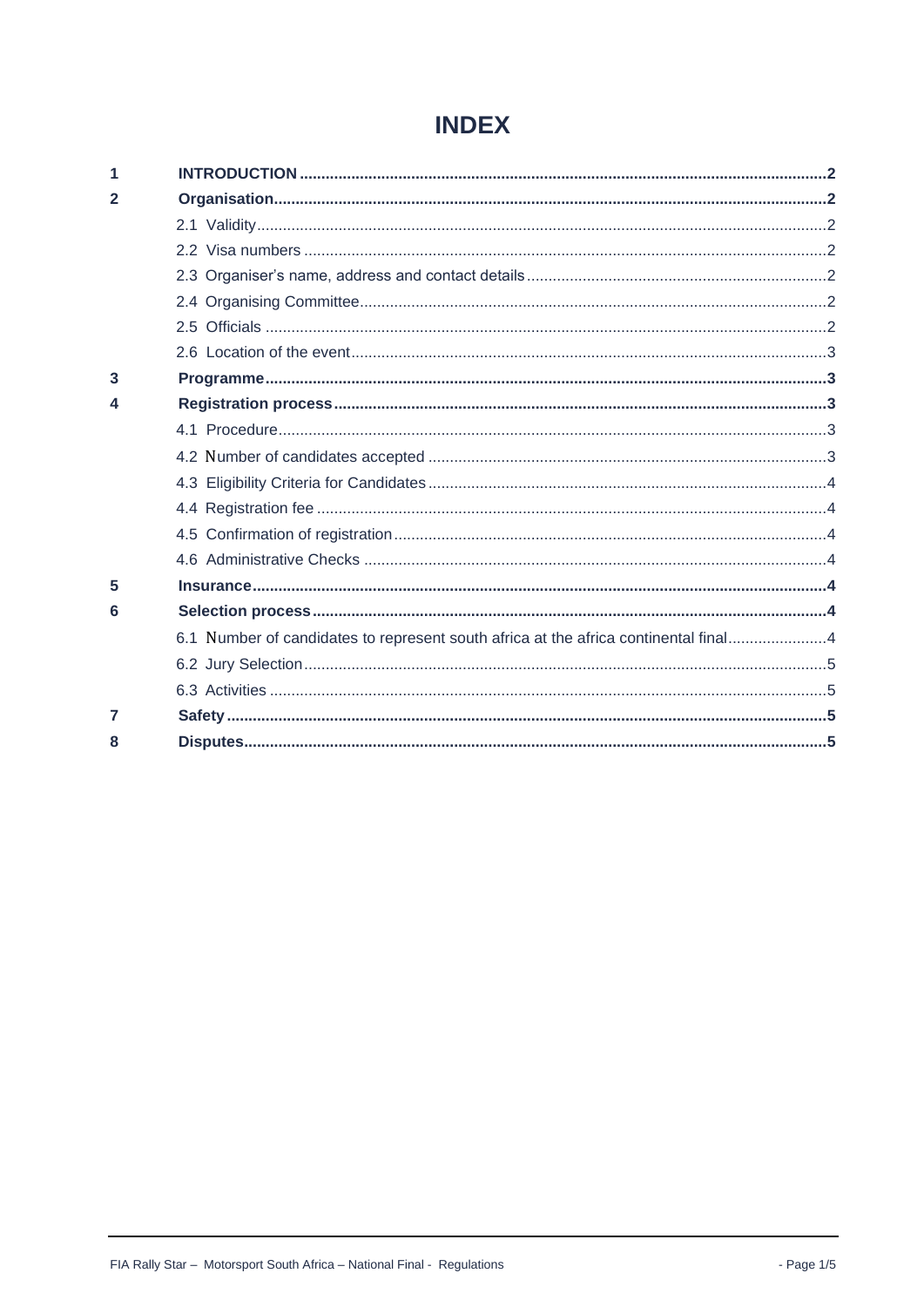#### <span id="page-2-0"></span>**1 INTRODUCTION**

**The event will be run in compliance with the FIA Rally Star Sporting Regulations and these Supplementary Regulations (SR). Modifications, amendments and/or changes to these SR will be announced only by numbered and dated Bulletins.**

The FIA Rally Star Sporting Regulations can be found on fiarallystar.com.

The various documents will be written in English. In the event of any discrepancy, the English text shall prevail.

## <span id="page-2-1"></span>**2 ORGANISATION**

#### <span id="page-2-2"></span>**2.1 Validity**

This National Final qualifies for the FIA Rally Star Continental Final in the African region.

## <span id="page-2-3"></span>**2.2 Visa numbers**

FIA : [OTH-01-ZA-220503] approved on [3 May 2022] Motorsport SA : [MSA 16758 W] approved on [3 May 2022]

## <span id="page-2-4"></span>**2.3 Organiser's name, address and contact details**

| Organiser:                                      | Motorsport South Africa                                                                                                                                               |
|-------------------------------------------------|-----------------------------------------------------------------------------------------------------------------------------------------------------------------------|
| Organiser's representative:<br>Street/P.O. Box: | <b>Steve Harding</b><br>2 <sup>nd</sup> Floor, Meersig 1, c/o Constantia Boulevard and Upper Lake Drive,<br>Constantia Kloof, Roodepoort<br>PO Box 6677, Weltevreden, |
| Post code/city:                                 | 1715                                                                                                                                                                  |
| Phone:                                          | 011 675 2220                                                                                                                                                          |
| E-mail:                                         | fiarallystar@motorsport.co.za                                                                                                                                         |

## <span id="page-2-5"></span>**2.4 Organising Committee**

|            | <b>Name</b>          |
|------------|----------------------|
| l Chairman | <b>Steve Harding</b> |
| Member     | Vic Maharaj          |
| Member     | <b>Chris Coertse</b> |
| Member     | <b>Richard Leeke</b> |

#### <span id="page-2-6"></span>**2.5 Officials**

|                     | <b>Name</b>          | License no. |
|---------------------|----------------------|-------------|
| Clerk of the Course | <b>Steve Harding</b> | 13409       |
| Event Administrator | Jackie Schreiber     |             |
| Timekeeper          | ГВА                  |             |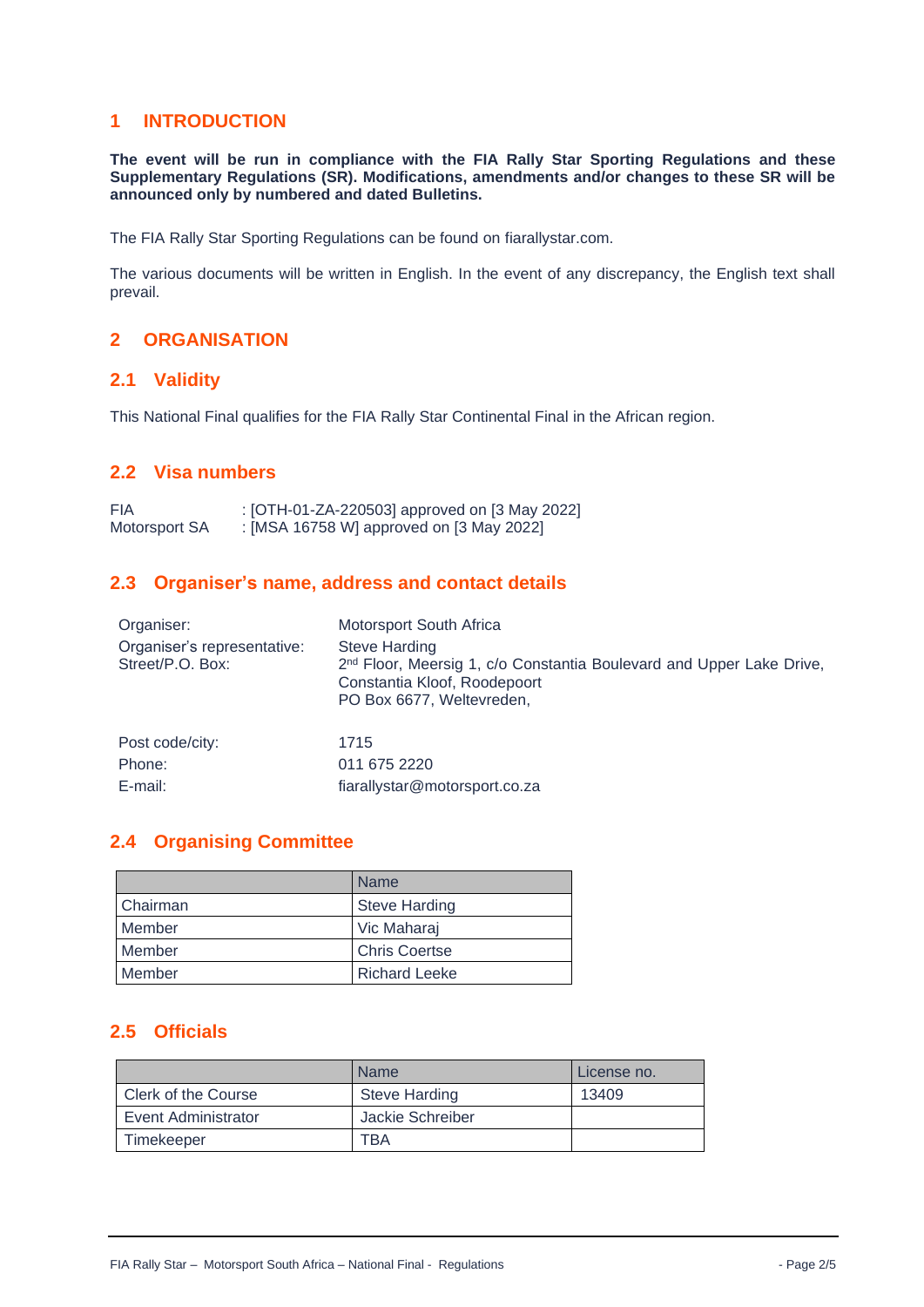#### <span id="page-3-0"></span>**2.6 Location of the event**

| Name:  | Zwartkops Raceway<br>Lat/Lon |                            |
|--------|------------------------------|----------------------------|
| GPS:   | hddd°mm.mmm                  | S 25°48.614' E 028°06.732' |
| City:  | Pretoria                     |                            |
| Phone: | +27 (0) 12 384 2299          |                            |
| E-mail | info@zwartkops.co.za         |                            |

## <span id="page-3-1"></span>**3 PROGRAMME**

|                                                                                                                         | Location:                | Date:       | Time:           |
|-------------------------------------------------------------------------------------------------------------------------|--------------------------|-------------|-----------------|
| Publishing of the Supplementary Regulations                                                                             | za.fiarallystar.com      | 02 May 2022 | 16:00           |
| Preliminary invitations to MSA FIA RallyStar<br>National<br>Final<br>dispatched,<br>qualified email<br>to<br>candidates |                          | 01 May 2022 | 13.00           |
| Final invitations to MSA FIA RallyStar National email<br>Final dispatched                                               |                          | 9 May 2022  | 09.00           |
| Final date for acceptance of invitations                                                                                |                          | 10 May 2022 | 09.00           |
| Administrative checks Group 1                                                                                           | Welcome desk             | 16 May 2022 | $08.00 - 08.30$ |
| <b>Selection Activities Commence</b>                                                                                    | Per individual programme | 16 May 2022 | 09.00           |
| <b>Selection Activities End</b>                                                                                         |                          | 16 May 2022 | 17.00           |
| Administrative checks Group 2                                                                                           | Welcome desk             | 17 May 2022 | $08.00 - 08.30$ |
| <b>Selection Activities Commence</b>                                                                                    | Per individual programme | 17 May 2022 | 09.00           |
| <b>Selection Activities End</b>                                                                                         |                          | 17 May 2022 | 17.00           |
| Publication of list of candidates selected for the Notice Board +<br>Africa Continental Final                           | fiarallystar.com         | 17 May 2022 | 20.00           |

## <span id="page-3-2"></span>**4 REGISTRATION PROCESS**

#### <span id="page-3-3"></span>**4.1 Procedure**

Participation in this event is strictly by invitation.

The registration of a candidate implies full and complete acceptance of the FIA Rally Star Sporting Regulations and these Supplementary Regulations.

#### <span id="page-3-4"></span>**4.2 Number of candidates accepted**

The maximum number of candidates accepted for the South African Final is 20. The male and female candidates who set the fastest times in the 4 South African Digital Challenges and the 4 South African Slalom Challenges all qualify to participate. In the event of any candidate failing to accept the invitation an invitation may be awarded to the next fastest candidate and so on. Motorsport SA can invite up to 4 Wildcard entries for the South African Final.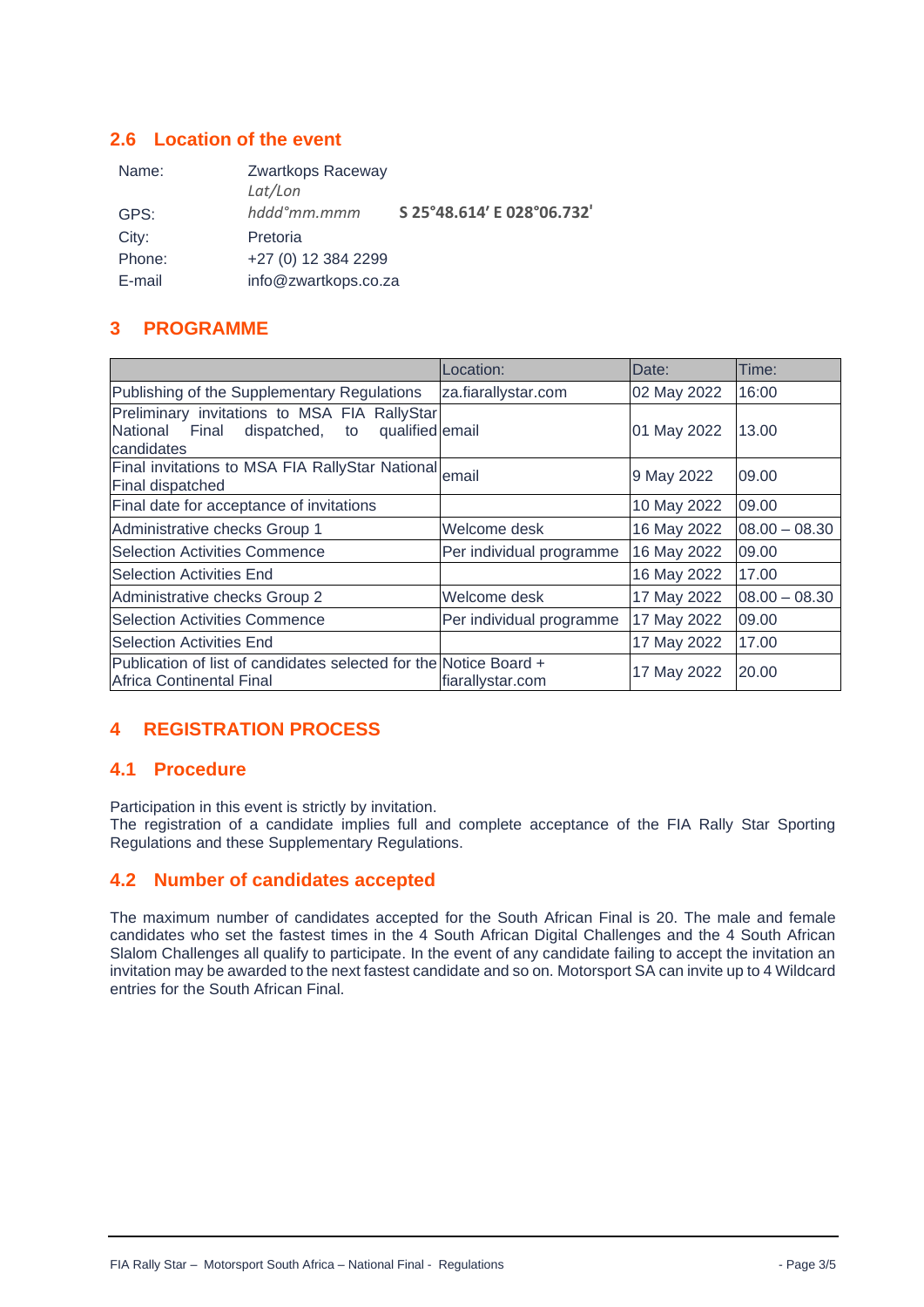## <span id="page-4-0"></span>**4.3 Eligibility Criteria for Candidates**

| Nationality     | Only open to South African citizens and permanent residents or holders of an                     |
|-----------------|--------------------------------------------------------------------------------------------------|
|                 | asylum permit.                                                                                   |
|                 | On January 1 <sup>st</sup> of the year in which this National Final takes place, candidates must |
| Age             | be at least 17 and at most 26 years old. A parental authorization signed by the legal            |
|                 | representative(s) will be requested from minors.                                                 |
|                 | A driver's license is not required to participate. Candidates who do not hold a                  |
| Driving licence | driver's licence may be required to do a pre-test and their participation in the skid-           |
|                 | pan activities is not guaranteed.                                                                |
| Competition     | Being in possession of, or not being in possession of a competition licence is not a             |
|                 | requirement to be eligible to enter FIA Rally Star. All competitors must comply with             |
| licence         | FIA Rally Star Sporting Regulation Art. 4.5.2.                                                   |

In addition to the criteria defined in the FIA Rally Star Sporting Regulations and in these Supplementary Regulations, the FIA and the organising ASN reserve the right to exclude any candidate who does not correspond to the criteria or spirit of the programme.

## <span id="page-4-1"></span>**4.4 Registration fee**

There is no registration fee for those candidates invited to the Motorsport SA FIA Rally Star National Final.

All expenses of the candidates associated with the National Final (travel, meals, accommodation, etc.) will not be covered by Motorsport SA or the FIA.

## <span id="page-4-2"></span>**4.5 Confirmation of registration**

Candidates will confirm their registration by signing and returning the registration form forward to them with the final invitation.

## <span id="page-4-3"></span>**4.6 Administrative Checks**

Candidates must prepare and submit the following documents to the administrative checks:

- Convocation
- Identity document
- **Driving licence**
- Competition licence (if any)
- Signed registration form incorporating GDPR, POPI, COVID and image rights consent form

Participants must arrive at the administrative checks by no later than 9.00 am on the day to which they have been allocated and follow the individual programme issued to them.

## <span id="page-4-4"></span>**5 INSURANCE**

<span id="page-4-5"></span>Insurance cover will be taken out by the organiser.

## **6 SELECTION PROCESS**

#### <span id="page-4-6"></span>**6.1 NUMBER OF CANDIDATES TO REPRESENT SOUTH AFRICA AT THE AFRICA CONTINENTAL FINAL**

The purpose of the national final is to select a maximum of 12 candidates, at least 4 of whom will be female, to represent Motorsport South Africa at the Africa Continental Final for FIA Rally Star. Motorsport SA reserve the right to appoint one additional wildcard candidate to the continental final. The jury may at their discretion also name one male and one female candidate as replacement candidates for any candidate who may be unable to participate in the Africa continental final.